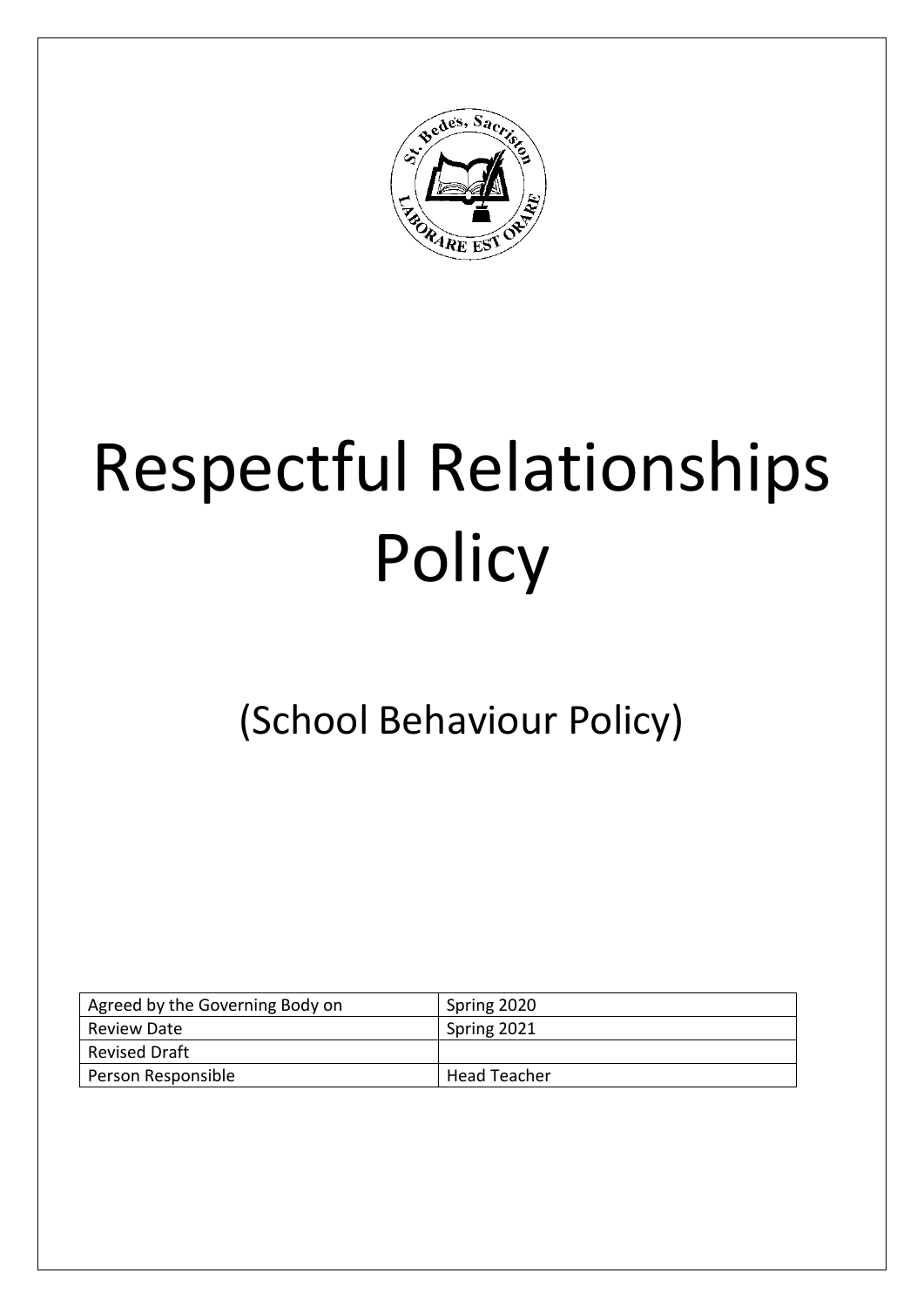## **'The best interests of the child must be a top priority in all things that affect them'.**

*Article 3 of the United Nations Convention on the Rights of the Child.*

## **Rationale**

Our Mission at St Bede's RC Primary School is to ensure all children reach their full potential in a caring, co-operative atmosphere, guided by Gospel values. In order to do this, we promote respectful relationships amongst all of our school community and believe positive behaviour is vital in creating a safe and secure learning environment. This links in with our whole school 'Rights Respecting School' ethos, which focuses on the UN Conventions on the Rights of the Child.

By rewarding, promoting and displaying positive and respectful behaviour pupils and staff can work towards this aim at all times. Through challenging and intervening when a pupil behaves inappropriately we aim to assist children to choose the correct behaviour in the future and restore relationships effectively. In order to do this, our school adopts restorative approaches when resolving conflict. We have high expectations of everyone within school and treat all pupils and adults with equal respect.

The implementation of this policy gives everyone clear guidance for how behaviour is managed at St Bede's RCVA Primary to ensure that effective teaching and learning takes place at all times. The policy was devised in conjunction with staff, children, parents and governors.

#### **Values**

Our school values are:

- **Respect** we value, support and empathise with each other
- **Responsibility** we are responsible our own actions
- **Reparation** we try to put things right and display the Christian value of forgiveness.
- **Reintegration** we can always make a fresh start

# **Aims and Expectations**

#### **We aim to give pupils:**

- $\triangleright$  An understanding of 'right' and 'wrong'.
- $\triangleright$  The opportunity to be listened to and to negotiate with others in a respectful, restorative way.
- $\triangleright$  A safe and calm environment in which all can learn.
- $\triangleright$  Rewards to celebrate and promote positive behaviour in school and on school trips.
- $\triangleright$  Greater self-esteem and confidence through encouragement and positive feedback.
- $\triangleright$  An understanding of personal, social and community responsibilities.

#### **We expect pupils to:**

- $\triangleright$  Be polite and respectful to everyone in our school community.
- $\triangleright$  Take responsibility for and accept consequences of their actions.
- $\triangleright$  Express their feelings in a positive way and be mindful of the views of others.
- $\triangleright$  Make it as easy as possible for everyone to learn and for the teachers to teach.
- $\triangleright$  Represent the school well during educational visits.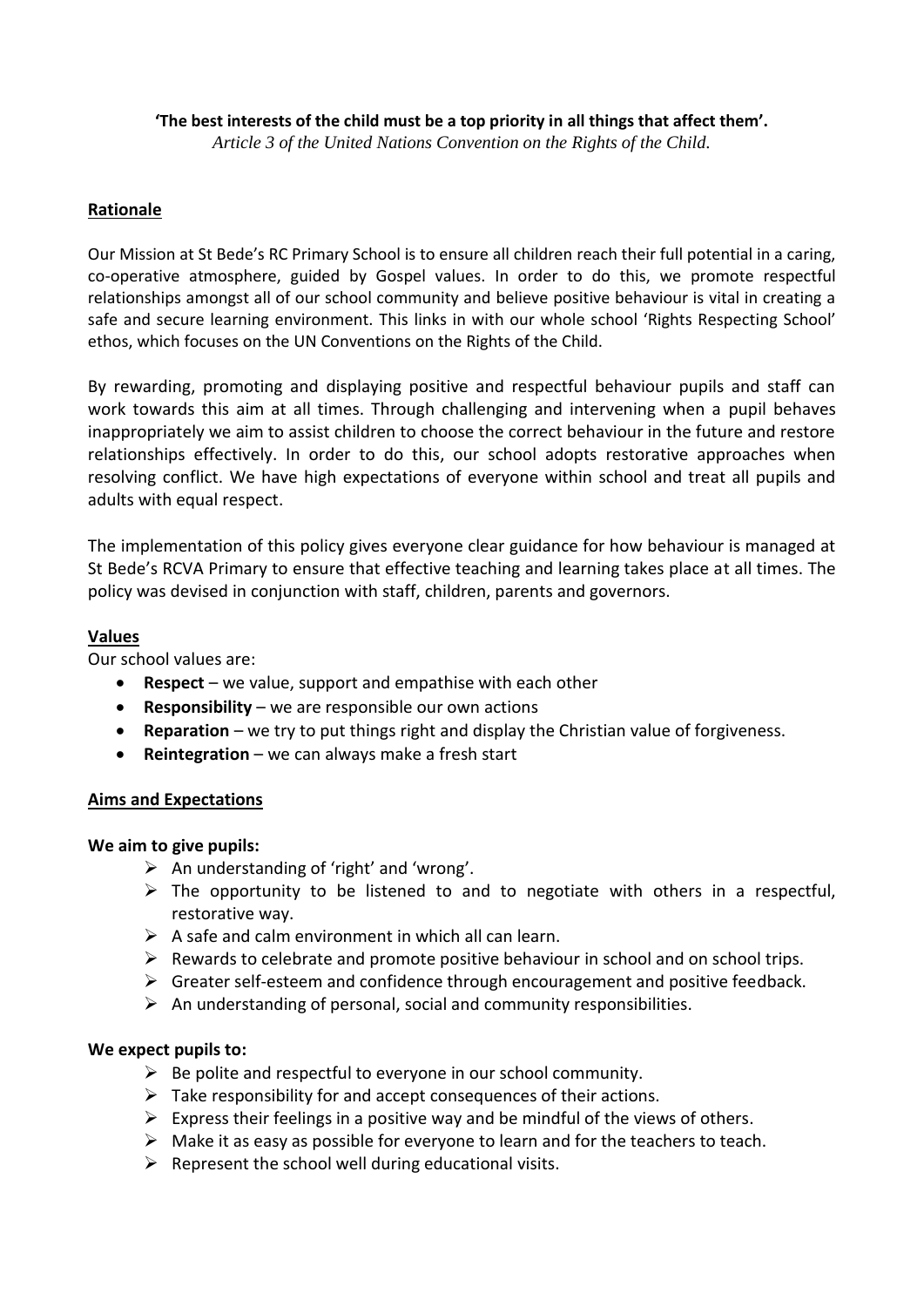#### **We aim to give staff:**

- $\triangleright$  A calm, safe and ordered learning environment in which to teach.
- $\triangleright$  Peer support in staff meetings to enhance relationships and wellbeing.
- $\triangleright$  Full use of the restorative approaches model in order to resolve conflicts efficiently and respectfully.
- ➢ Access to relevant training and support from the Senior Leadership Team.
- $\triangleright$  Regular opportunities to discuss pupil behaviour and seek support from wider agencies whenever necessary, with support from the Special Educational Needs and Disability Co-Ordinator.

#### **We expect staff to:**

- ➢ Promote and uphold the Respectful Relationships Policy.
- $\triangleright$  Use restorative approaches and the 'good to be green' system consistently and fairly.
- $\triangleright$  Ensure the Respectful Relationships Policy does not discriminate against any pupil.
- ➢ Receive appropriate training in order to implement the Respectful Relationships Policy.

#### **We aim to give parents:**

- $\triangleright$  Clear guidelines in supporting this policy through leaflets, newsletters, texts, family learning sessions and the school website.
- $\triangleright$  Pro-active, positive involvement in resolving conflict and challenges that their children are facing.
- $\triangleright$  Support from school staff when necessary.
- ➢ Regular updates about their child through parents' evenings, conversations, termly reports, annual reports, texts and celebration assemblies.

#### **We expect parents to:**

- $\triangleright$  Promote and uphold the Respectful Relationships Policy.
- $\triangleright$  Be polite and courteous to staff members at all times.
- $\triangleright$  Work with school to support their child's positive behaviour.
- $\triangleright$  Respect the authority and professionalism of staff.
- $\triangleright$  Alert staff to any circumstances which may result in their child displaying a change in behaviour.

#### **We aim to give governors**:

- $\triangleright$  Active participation in the development and review of policy in school.
- $\triangleright$  Access to relevant training and updates on behaviour in school.
- $\triangleright$  The opportunity to be part of the celebration of positive behaviour.

#### **We expect governors to:**

- ➢ Promote and uphold the Respectful Relationships Policy.
- $\triangleright$  Monitor behaviour in school and assist in any exclusions if necessary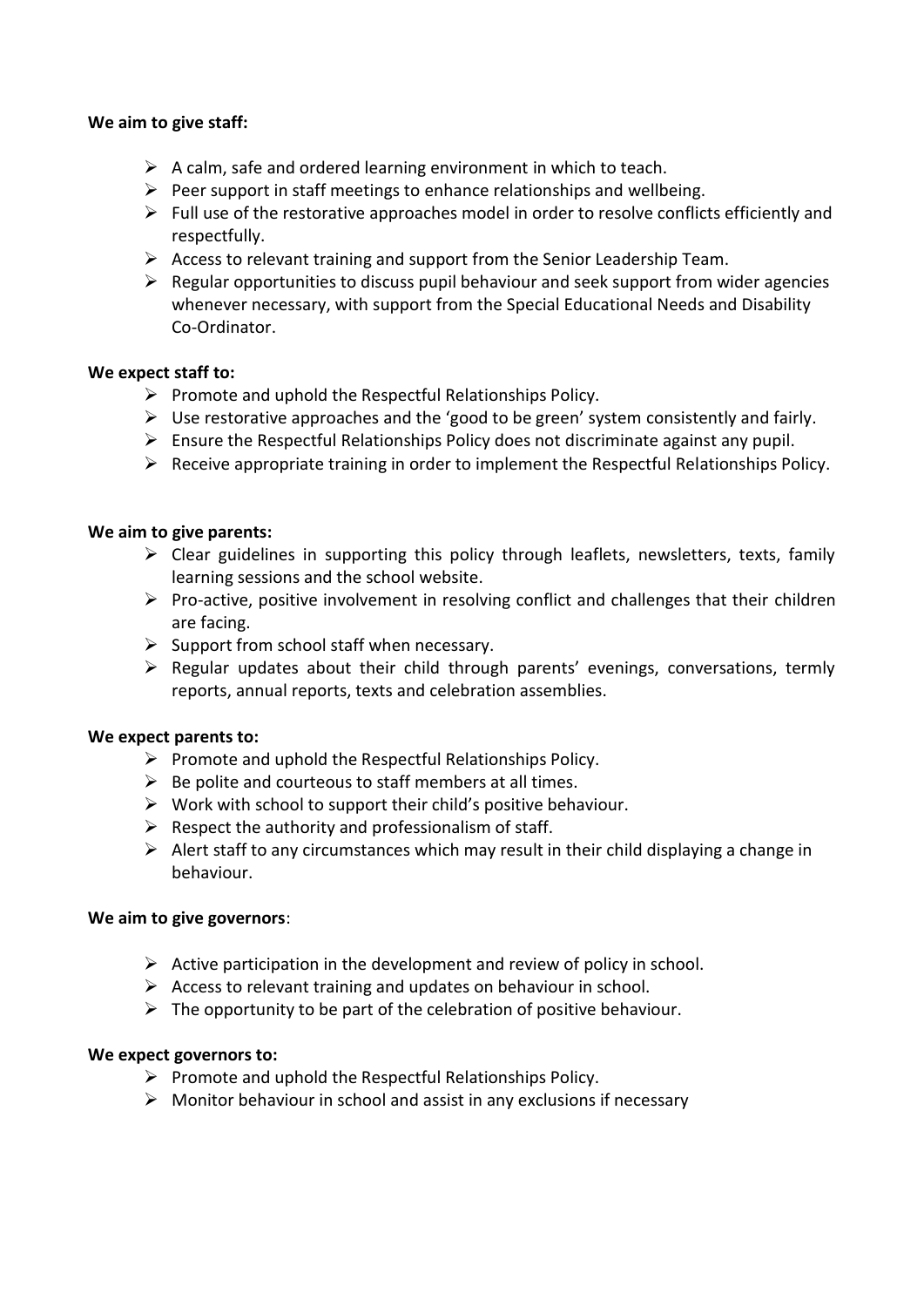## **Strategies and Implementation**

#### **Restorative Approaches**

A restorative model in school focuses on the impact on relationships and how they can be successfully restored and maintained. Restorative approaches are used in all areas of school e.g. in class, on the yard and in the lunch hall. They are usually a brief restorative discussion where children (and adults if necessary) can have their say, listen to the impact of their actions on others and come up with ways to move forward.

The emphasis is on reparation and reintegration and encourages children to express and listen to how their behaviour has affected others, working together to find solutions. It promotes effective conflict resolution skills, providing children with a forum to 'have their say and be heard.'

The following questions are asked to those who have been affected which focus on resolving the situation and all staff use these:

- 1. What happened?
- 2. What were you thinking?
- 3. What were you feeling?
- 4. Who has been affected?
- 5. What needs to happen/what do you need to do now to move forward?

Year 5/6 pupils have been trained as mediators. They carry out restorative approaches in the playground to resolve minor disagreements which do not require adult intervention. Mediators inform an adult in school of the conflict if they feel this is necessary.

We teach PSHE in our curriculum to help children to develop emotional literacy and developing methods of conflict resolution is part of this programme. The language of restorative approaches is modelled by all staff throughout school as part of everyday life.

# **'Good to Be Green' Behaviour Monitoring System**

Our 'Good to be Green' behaviour monitoring system works in partnership with our restorative approaches model to celebrate and reward good behaviour whilst also discouraging inappropriate choices.

Each class has its own Good to be Green chart, with every child having their own pocket with a green card in place. The aim of the system is for children to keep their green card each day. If a child stays on green all day they receive 2 house points. If they remain on green all week they receive 30 minutes of 'golden time' at the end of the school day on Friday, in which a range of enrichment activities chosen by the children take place.

Children can also earn 'privilege cards' for demonstrating exceptional behaviour, respectful relationships or improvements and they receive a text home and a silver card placed in their chart.

Our school council agreed a set of actions that indicate 'green', 'amber' and 'red' behaviour*.* These are displayed in school.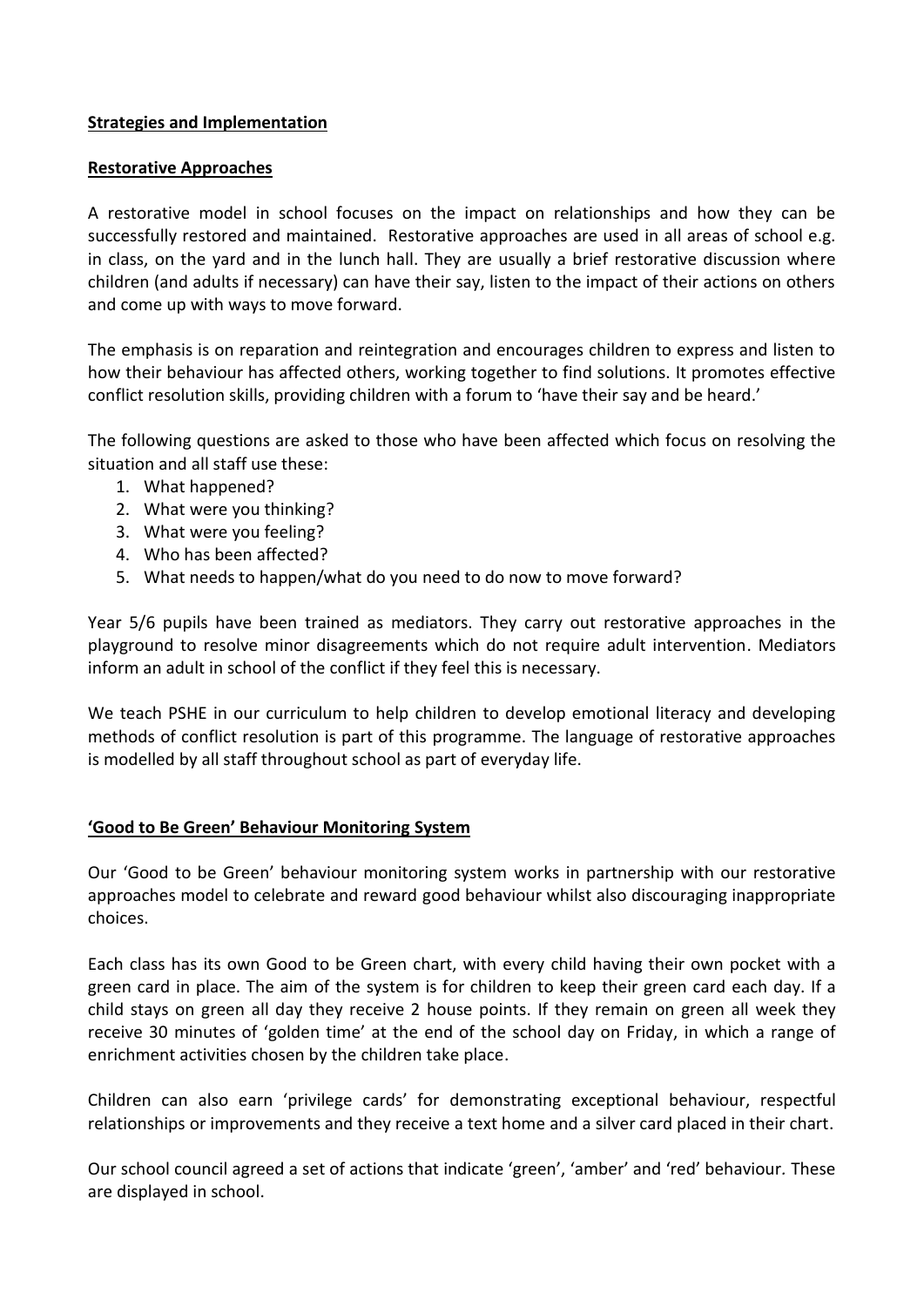On occasion, when pupil behaviour disrupts learning, staff can issue the following in order:

- 1.Verbal warning
- 2.Verbal warning
- 3. Amber card
- 4. Red card

An amber or red card may also be given immediately in exceptional circumstances where the behaviour is deemed to be significantly disruptive enough to warrant this. The school council also decided upon these behaviours. After an amber or red card has been issued, children have a 'fresh start' and are able to work their way back to green by acknowledging responsibility and repairing the harm they have caused to others.

The cards are displayed in the child's chart pocket. A text is also sent home at the end of the day informing parents if their child has received a red card and why, encouraging the parents to discuss this with their child. This will be followed up by a consequence for the pupil of missing some of their 'golden time'. If a child receives an amber card they will also be required to miss some of their golden time. If a pupil misses any of their golden time, they will be asked to reflect on how they can improve their behaviour the following week and may also be required to complete any work that they may have missed due to their choices disrupting their learning.

If a child receives several red cards in a short space of time, a restorative meeting will be set up with all involved. We encourage children to offer their own suggestions regarding resolutions. Parents may be invited in to school to discuss the issue.

#### **Implementation of 'Good to Be Green' and Other Rewards**

All staff and volunteers have the right to be treated with respect and fairness. All adults working in school can issue privilege cards, stickers and also 'house points'. Children with the most 'house points each week are rewarded in assembly with a sticker. The house with the most points wins the school trophy. Certificates are also awarded in assemblies to celebrate a variety of achievements and lunch time staff nominate children with exemplary lunch time behaviour to sit at a 'top table' every week. Staff may sometimes also use extra short term rewards as an incentive for something specific to their class.

Verbal warnings may also be issued by all. For amber or red cards, lunchtime supervisors, external agencies and volunteers should consult the pupil's teacher in the first instance. Lunch time supervisors can, however, ask a child to take some 'time out' from play to think whilst outside if they deem this necessary. If a teacher feels more severe consequences are required than deducting minutes from golden time (e.g. missing play times), they must first discuss it with a member of the SLT and this action will be noted on the behaviour log on the school safeguarding system. The Head Teacher and Deputy Head Teacher will monitor behaviour records.

In some instances, individual children may require a personalised behaviour monitoring strategy to suit their needs. If this is the case, the class teacher will report this to SLT and it will be discussed with parents.